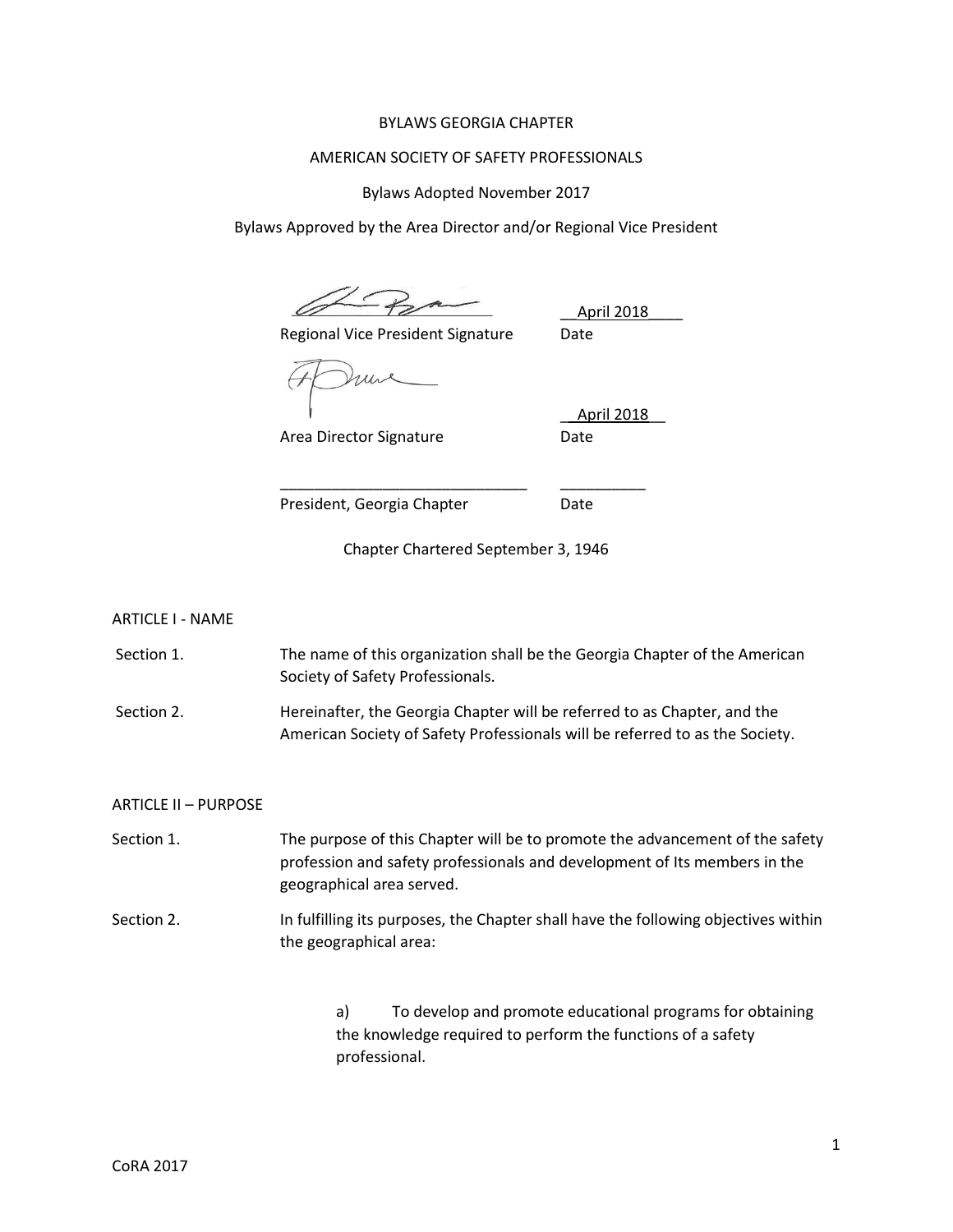b) To develop and disseminate locally, Information and materials that will carry out the purposes of the Chapter, the Society, and serve the public.

c) To provide and/or support forums for the interchange and acquisition of professional knowledge among Its members.

d) To foster liaison with local organizations of related disciplines.

e) To inaugurate and implement programs and projects consistent with the purposes of the Chapter and the Society.

f) To conduct Chapter affairs in a manner that will reflect the standards, purposes and objectives of the Society.

## ARTICLE III -MEMBERSHIP

| Section 1. | Membership in the Chapter is open to those individuals who are members of |
|------------|---------------------------------------------------------------------------|
|            | the Society in good standing and who are located within the Chapter's     |
|            | geographical area or request membership in it. All members of the Chapter |
|            | shall be members of the Society,                                          |

Section 2. Membership is personal and not transferable.

Section 3. All Chapter members are eligible to vote on all matters submitted to the Chapter's membership.

#### ARTICLE IV- ORGANIZATION

| Section 1. | The Chapter is a not-for-profit organization chartered by the Society for the<br>purpose of carrying out the objectives of the Society In its geographical area. It<br>shall operate in accordance with Society Bylaws.      |
|------------|------------------------------------------------------------------------------------------------------------------------------------------------------------------------------------------------------------------------------|
| Section 2. | In order to maintain its Charter, the Chapter shall have a minimum of 25 active<br>members.                                                                                                                                  |
| Section 3. | The Chapter Is located in Region IV, Georgia/North Florida Area, and the<br>Chapter's geographical area is defined as all counties In the State of Georgia<br>except:                                                        |
|            | a) The following thirteen North Georgia counties, which are identified<br>with the Chattanooga Chapter, Region IV: Catoosa, Chattooga, Dade,<br>Fannin, Floyd, Gilmer, Murray, Rabun, Towns, Union, Walker and<br>Whitfield. |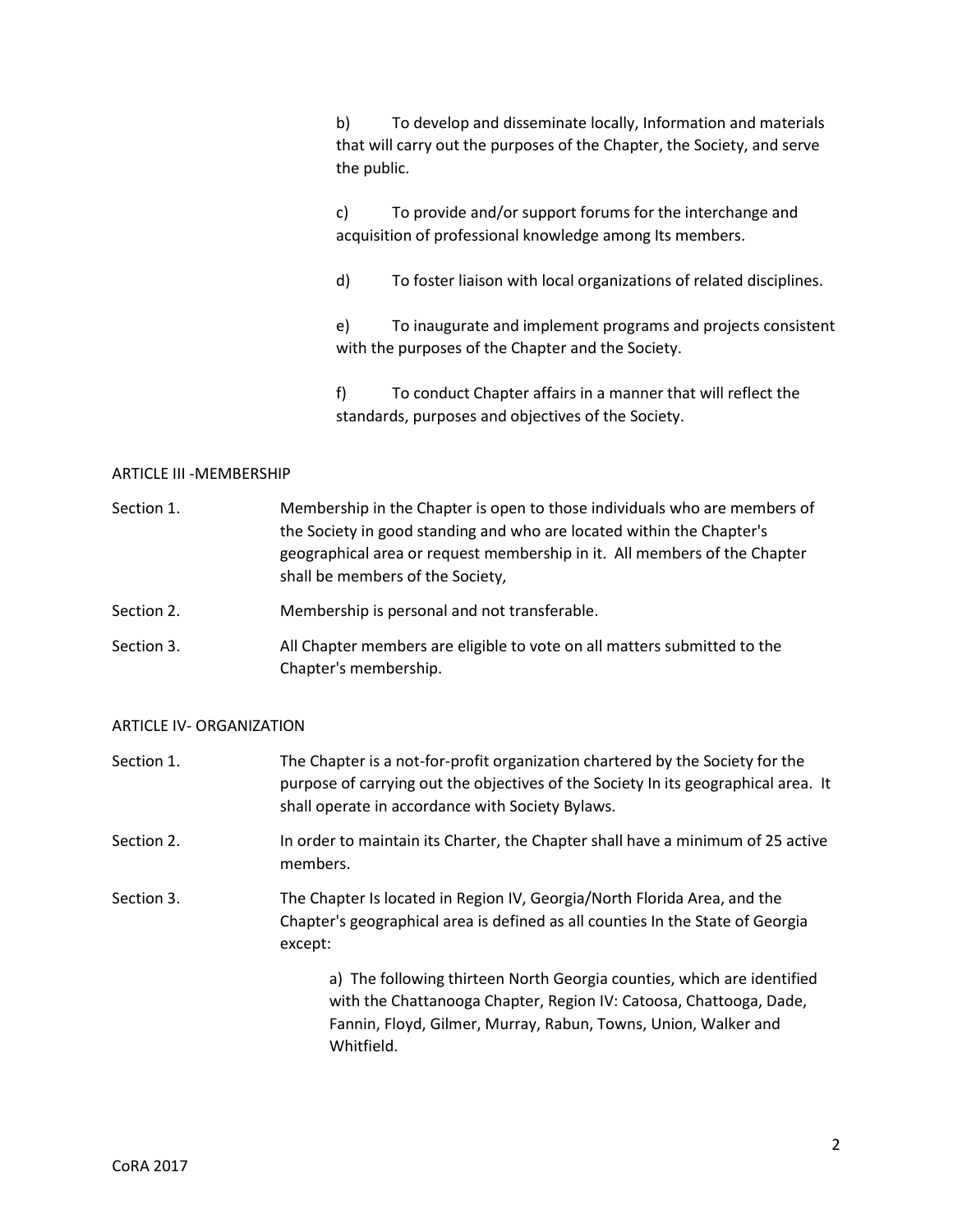|                             | b) The following nine East Georgia counties which are Identified with the<br>Augusta Chapter, Region IV: Burke, Columbia, Glascock, Jefferson,<br>Jenkins, Lincoln, McDuffie, Richmond, and Warren.                                                                                                                                                                                                                                                     |
|-----------------------------|---------------------------------------------------------------------------------------------------------------------------------------------------------------------------------------------------------------------------------------------------------------------------------------------------------------------------------------------------------------------------------------------------------------------------------------------------------|
|                             | c) The following seven South Georgia counties which are identified with<br>the North Florida Chapter, Region IV: Camden, Charlton, Clinch, Echols,<br>Lanier, McDuffie, Richmond and Warren.                                                                                                                                                                                                                                                            |
|                             | d) The following eighteen Southeast Georgia counties which are<br>identified with the Savannah Chapter, Region IV: Appling, Brantley,<br>Bryan, Bullock, Candler, Chatham, Effingham, Evans, Glynn, Liberty, Long,<br>McIntosh, Macon, Pierce, Screven, Tattnall, Toombs, and Wayne.                                                                                                                                                                    |
| Section 4.                  | An Executive Committee shall be responsible for the operation and<br>management of the Chapter. It shall be responsible for the supervision and care<br>of all property, have full authority to commit the Chapter to action in<br>consonance with resolutions adopted at meetings of the Chapter, and may<br>cooperate with other organizations on such basis that will not Impair the ability<br>of the Chapter lo pursue its purposes Independently. |
| Section 5.                  | The Executive Committee shall consist of the Elected Officers and one Past<br>President                                                                                                                                                                                                                                                                                                                                                                 |
| Section 6.                  | Each major objective as listed in Article II, Section 2 of these Bylaws shall be<br>under the supervision of either a Chapter officer or an appointed Committee<br>Chairperson.                                                                                                                                                                                                                                                                         |
| Section 7.                  | The Chapter President Is the voting representative for the Chapter at the Area<br>Operating Committee or Regional Operating Committee meetings, A<br>Professional Member or Member who is an elected officer of the Chapter may<br>serve Instead of the President if so designated in writing to the Area Director or<br><b>Regional Vice President</b>                                                                                                 |
| Section 8.                  | Chapter officers shall be elected by members of the Chapter.                                                                                                                                                                                                                                                                                                                                                                                            |
| Section 9.                  | The Chapter activity year shall be from July 1 to the immediately following June<br>30.                                                                                                                                                                                                                                                                                                                                                                 |
| <b>ARTICLE V - OFFICERS</b> |                                                                                                                                                                                                                                                                                                                                                                                                                                                         |

| Section 1. |    | Elected officers of the Chapter shall be: |
|------------|----|-------------------------------------------|
|            | a) | President                                 |
|            | b) | President-Elect                           |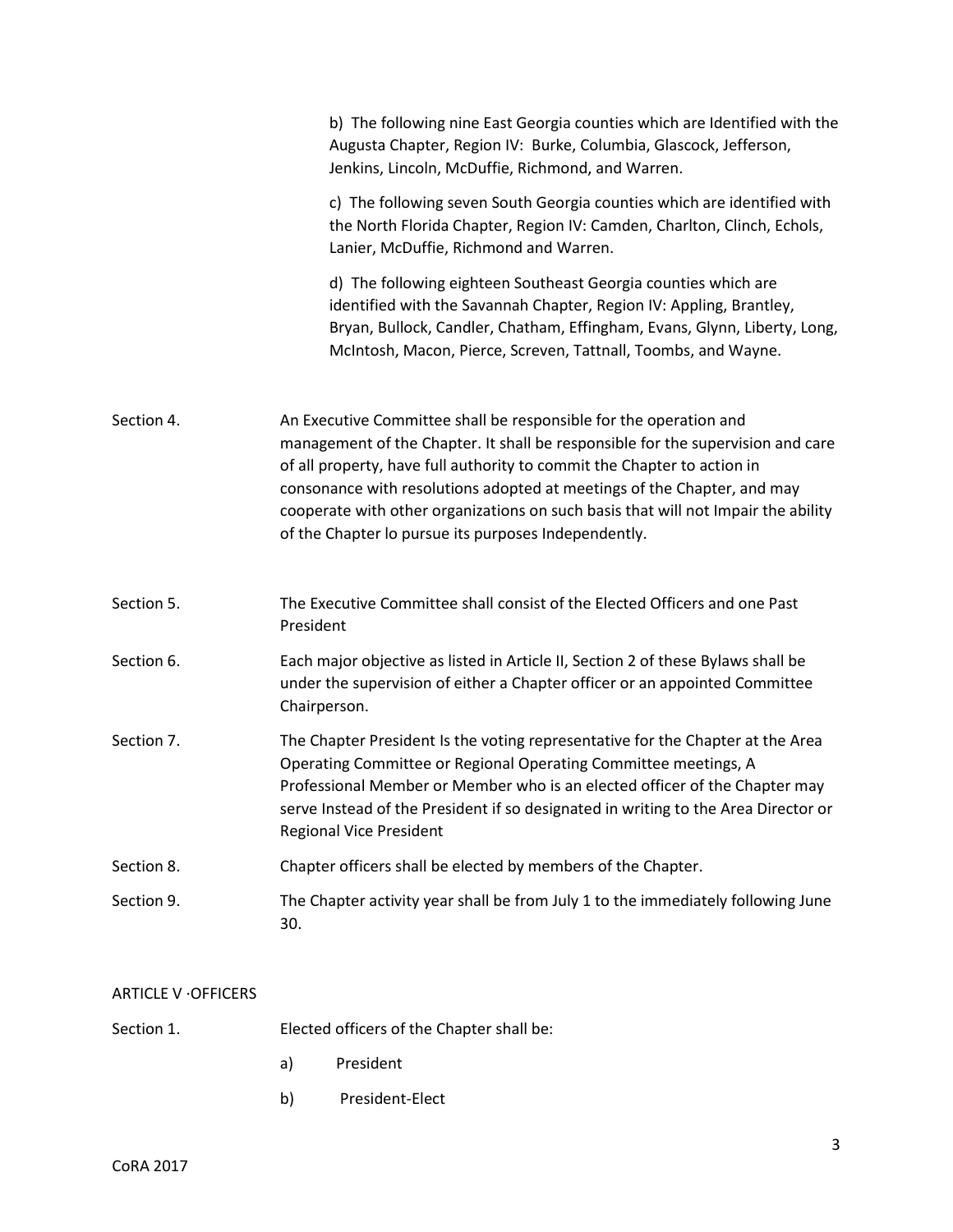|            | c)                         | Vice President                                                                                                                                                                                                                                                                                                |  |  |  |
|------------|----------------------------|---------------------------------------------------------------------------------------------------------------------------------------------------------------------------------------------------------------------------------------------------------------------------------------------------------------|--|--|--|
|            | d)                         | Secretary                                                                                                                                                                                                                                                                                                     |  |  |  |
|            | e)                         | Treasurer                                                                                                                                                                                                                                                                                                     |  |  |  |
|            | f)                         | Delegate{s) to the Society House of Delegates                                                                                                                                                                                                                                                                 |  |  |  |
| Section 2. | Delegates.                 | Each elected Chapter officer shall be a Society member for one year prior to<br>taking office; exceptions must be approved by the Regional Vice President.<br>However, only a Professional Member or Member may hold the offices of<br>President, President-Elect, Vice President or Delegate to the House of |  |  |  |
| Section 3. |                            | The President shall:                                                                                                                                                                                                                                                                                          |  |  |  |
|            | a)                         | Preside at regular and special meetings of the Chapter Executive<br>Committee and the membership.                                                                                                                                                                                                             |  |  |  |
|            | b)                         | Represent the Chapter at meetings of other organizations where official<br>representation of the Chapter Is desirable.                                                                                                                                                                                        |  |  |  |
|            | c)                         | Be a representative for the Chapter at the Area Operating Committee or<br>Regional Operating Committee meetings.                                                                                                                                                                                              |  |  |  |
|            | d)                         | Provide leadership for programs and activities for the Chapter during<br>the term of office.                                                                                                                                                                                                                  |  |  |  |
|            | e)                         | Appoint such committees as are necessary to implement! he objectives<br>of the Chapter.                                                                                                                                                                                                                       |  |  |  |
|            | f)                         | Submit a completed Chapter Stars application to the Area Director or<br>Regional Vice President and Society Headquarters by the August 15<br>Immediately following the Chapter year.                                                                                                                          |  |  |  |
|            | g)                         | Submit the names of Chapter officers and delegate(s) elected for the<br>ensuing year annually by May 31 of the Chapter year to the Area<br>Director, the Regional Vice President and Society Headquarters.                                                                                                    |  |  |  |
| Section 4. | The President-Elect shall: |                                                                                                                                                                                                                                                                                                               |  |  |  |
|            | a)                         | Succeed to the office of the President and carry out its duties. If the<br>President is unable to serve.                                                                                                                                                                                                      |  |  |  |
|            | b)                         | Assume responsibilities for the work of Committees as assigned by the<br>President.                                                                                                                                                                                                                           |  |  |  |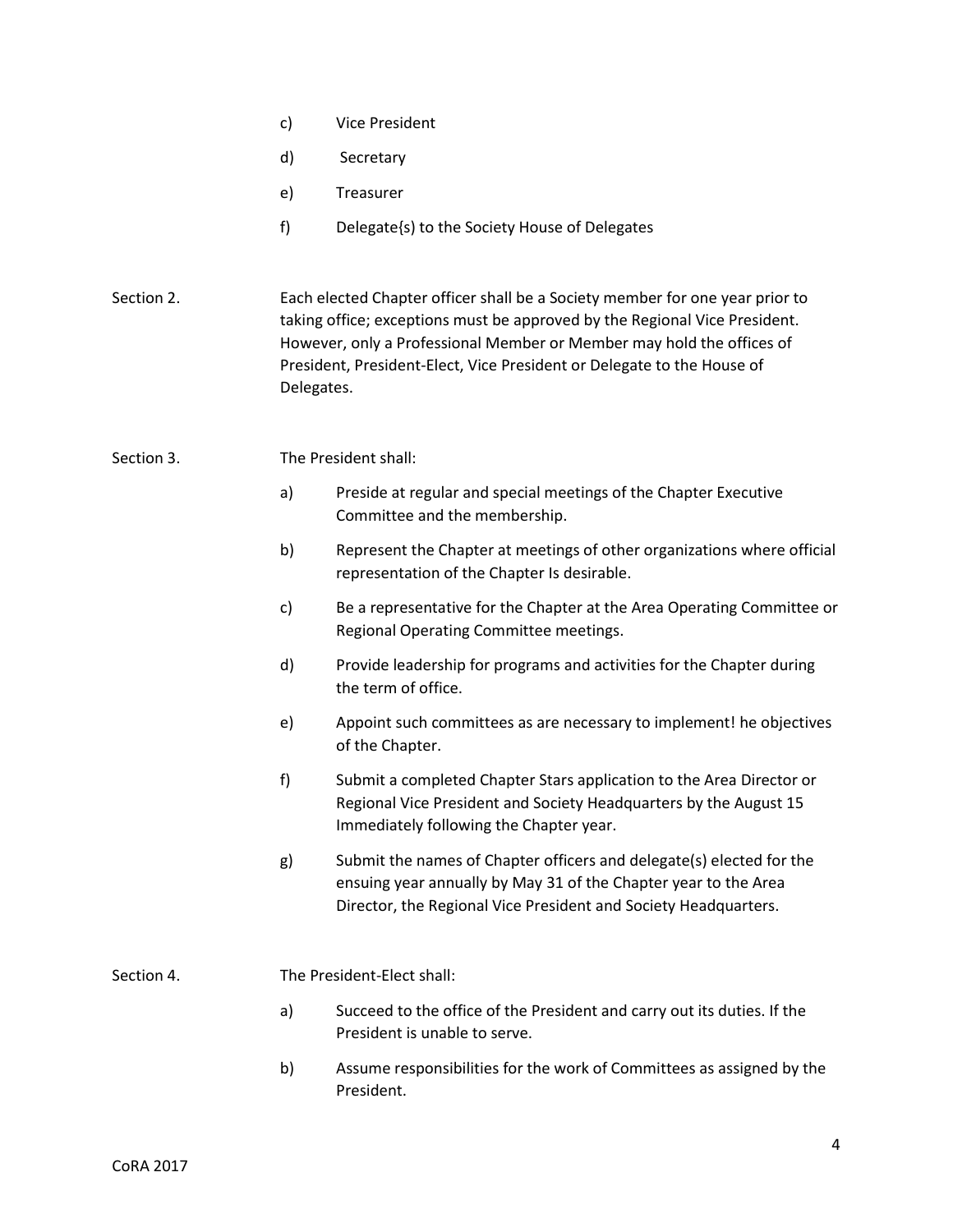| Section 5. | The Vice President shall:                                |                                                                                                                                                                                                                                                                                                                                                                                                                         |  |  |  |
|------------|----------------------------------------------------------|-------------------------------------------------------------------------------------------------------------------------------------------------------------------------------------------------------------------------------------------------------------------------------------------------------------------------------------------------------------------------------------------------------------------------|--|--|--|
|            | a)                                                       | Assume responsibilities for the work of Committees as assigned by the<br>President.                                                                                                                                                                                                                                                                                                                                     |  |  |  |
| Section 6  | The Secretary shall:                                     |                                                                                                                                                                                                                                                                                                                                                                                                                         |  |  |  |
|            | a)                                                       | Maintain Chapter records and correspondence.                                                                                                                                                                                                                                                                                                                                                                            |  |  |  |
|            | b                                                        | Record and distribute minutes of Chapter (general membership)<br>meetings and Chapter Executive Committee meetings.                                                                                                                                                                                                                                                                                                     |  |  |  |
|            | c)                                                       | Notify Chapter members of upcoming general membership meetings.                                                                                                                                                                                                                                                                                                                                                         |  |  |  |
|            | d)                                                       | Retain Custody of the Chapter Charter.                                                                                                                                                                                                                                                                                                                                                                                  |  |  |  |
|            | e)                                                       | Assume the duties of the Treasurer as necessary.                                                                                                                                                                                                                                                                                                                                                                        |  |  |  |
|            | f)                                                       | Remind the Executive Committee of significant deadlines to include 1)<br>notification of the slate of officers at least 60 days prior to the<br>scheduled election date and 2) the deadline to provide the names of<br>elected officers to the Society (May 31 of the Chapter year. (The<br>election shall routinely be conducted during the general membership<br>meeting conducted during April of the Chapter year.) |  |  |  |
| Section 7. |                                                          | The Treasurer shall:                                                                                                                                                                                                                                                                                                                                                                                                    |  |  |  |
|            | a)                                                       | Maintain all financial records of the Chapter.                                                                                                                                                                                                                                                                                                                                                                          |  |  |  |
|            | b)                                                       | Supervise the receipt and disbursement of funds as directed by the<br>Chapter Executive Committee.                                                                                                                                                                                                                                                                                                                      |  |  |  |
|            | c)                                                       | Maintain Chapter funds in a depository approved by the Chapter<br><b>Executive Committee.</b>                                                                                                                                                                                                                                                                                                                           |  |  |  |
|            | d)                                                       | Submit a completed Chapter Dues Report to the Executive Committee<br>and to Society Headquarters by March 1 of the Chapter year.                                                                                                                                                                                                                                                                                        |  |  |  |
|            | e)                                                       | Complete the Chapters audited income & expense statement and any<br>IRS tax documents for the fiscal year ending March 31 of the Chapter<br>year. Transmit fiscal report and any tax documents on or before May 31<br>to Society Headquarters.                                                                                                                                                                          |  |  |  |
|            | f)                                                       | Assume the duties of the Secretary as necessary.                                                                                                                                                                                                                                                                                                                                                                        |  |  |  |
| Section 8. | The Delegate(s) to the Society House of Delegates shall: |                                                                                                                                                                                                                                                                                                                                                                                                                         |  |  |  |
|            | a)                                                       | Operate in accordance with House of Delegates Operating Procedures<br>and Society Bylaws.                                                                                                                                                                                                                                                                                                                               |  |  |  |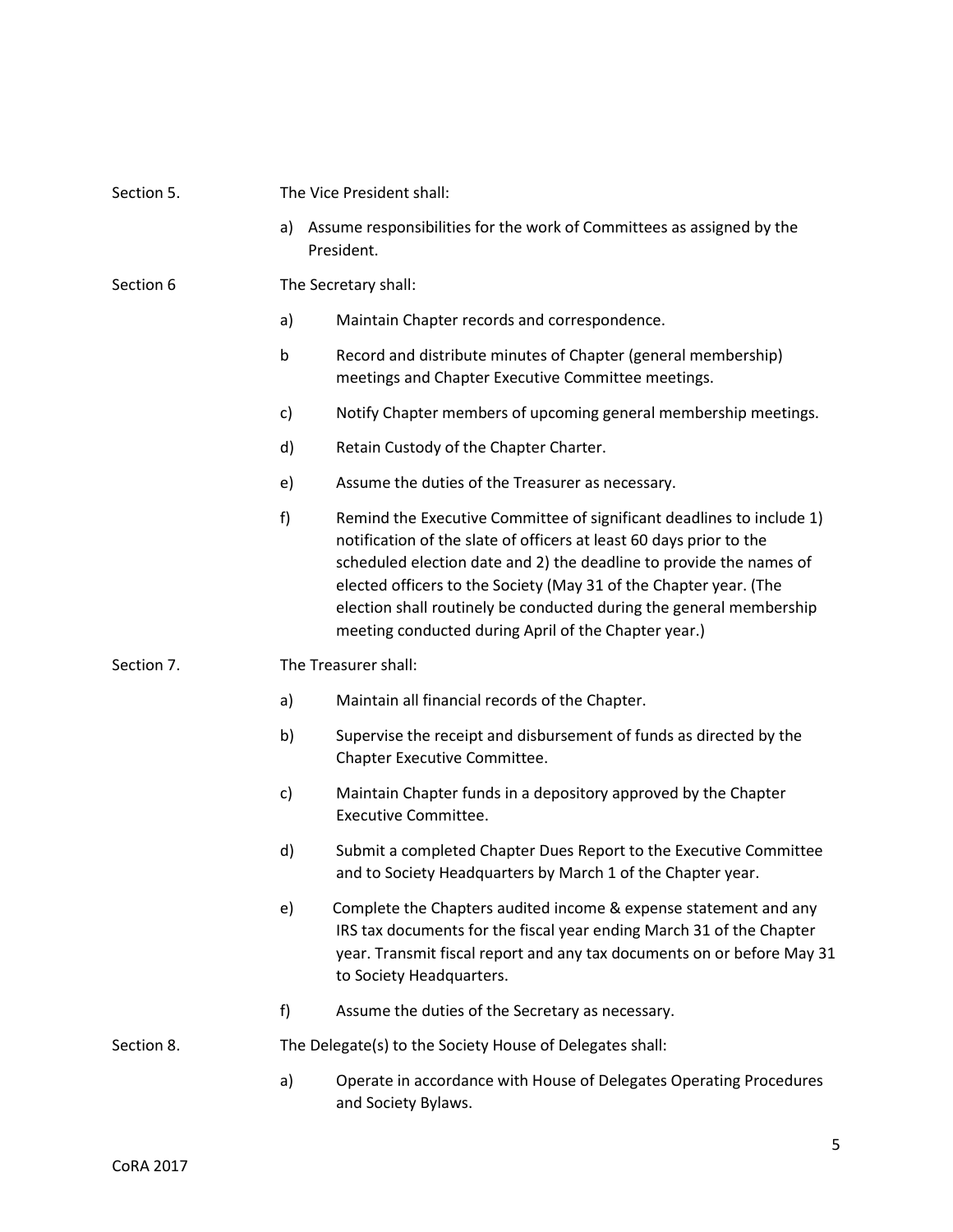- b) Keep the Chapter informed of House of Delegates actions and proposed actions.
- c) Act on House of Delegates mail ballots on behalf of the Chapter.
- d) Review items for approval during the upcoming House of Delegates meeting with the Executive Committee prior to the House of Delegates meeting. (This will routinely occur during the May meeting of the Executive Committee.)

# ARTICLE VI – NOMINATIONS AND ELECTION OF OFFICERS

| Section 1. | The most recent immediate Past President available to serve shall be the<br>Chairperson of the Nominations & Elections Committee. The Committee,<br>including: the Chairperson, will consist of neither no less than three (3) nor<br>more than (5) members. One member shall be selected by the current Chapter<br>President and the balance by the Committee Chairperson. Officers serving in<br>positions that succeed to the next chapter officer level may serve on the<br>Nominations & Elections Committee (I.e., President Elect). Newly nominated<br>candidates and candidates for non-succeeding officer positions may not serve<br>on the Nominations & Elections Committee. |
|------------|-----------------------------------------------------------------------------------------------------------------------------------------------------------------------------------------------------------------------------------------------------------------------------------------------------------------------------------------------------------------------------------------------------------------------------------------------------------------------------------------------------------------------------------------------------------------------------------------------------------------------------------------------------------------------------------------|
|            | Selection of the Committee Members shall be completed no later than the first<br>Executive Committee meeting of each calendar year and duly recorded. The full<br>final Nominations & Elections Committee must approve the slate of officer<br>candidates.                                                                                                                                                                                                                                                                                                                                                                                                                              |
| Section 2. | The Nominations & Elections Committee shall select qualified candidates for all<br>elective offices except President (The President Elect of the preceding Chapter<br>year shall automatically succeed to President for the upcoming Chapter year),<br>Candidates' names and qualifications shall be published and distributed to the<br>Chapter membership at least 60 days in advance of the election.                                                                                                                                                                                                                                                                                |
| Section 3. | Chapter members may submit a signed petition nominating an individual for<br>elective office. The petition will require 25 signatures to be valid. The petition<br>shall be accompanied by a written acceptance by the nominee(s) and shall be<br>submitted to the Chairperson of the Nominations & Elections Committee 30<br>days in advance of the election. The names and qualifications of such nominees<br>shall be published and distributed to the membership at leasi15 days prior to<br>the election.                                                                                                                                                                          |
| Section 4. | The term of elected Chapter officers shall be from July 1 to the Immediately<br>following June 30 (the Chapter year).                                                                                                                                                                                                                                                                                                                                                                                                                                                                                                                                                                   |
| Section 5. | Election of officers for the ensuing year shall routinely be held during the April<br>general membership meeting which Is attending by the required quorum (refer<br>to ARTICLE IX, Section 3 as to definition of quorum), If there is more than one                                                                                                                                                                                                                                                                                                                                                                                                                                    |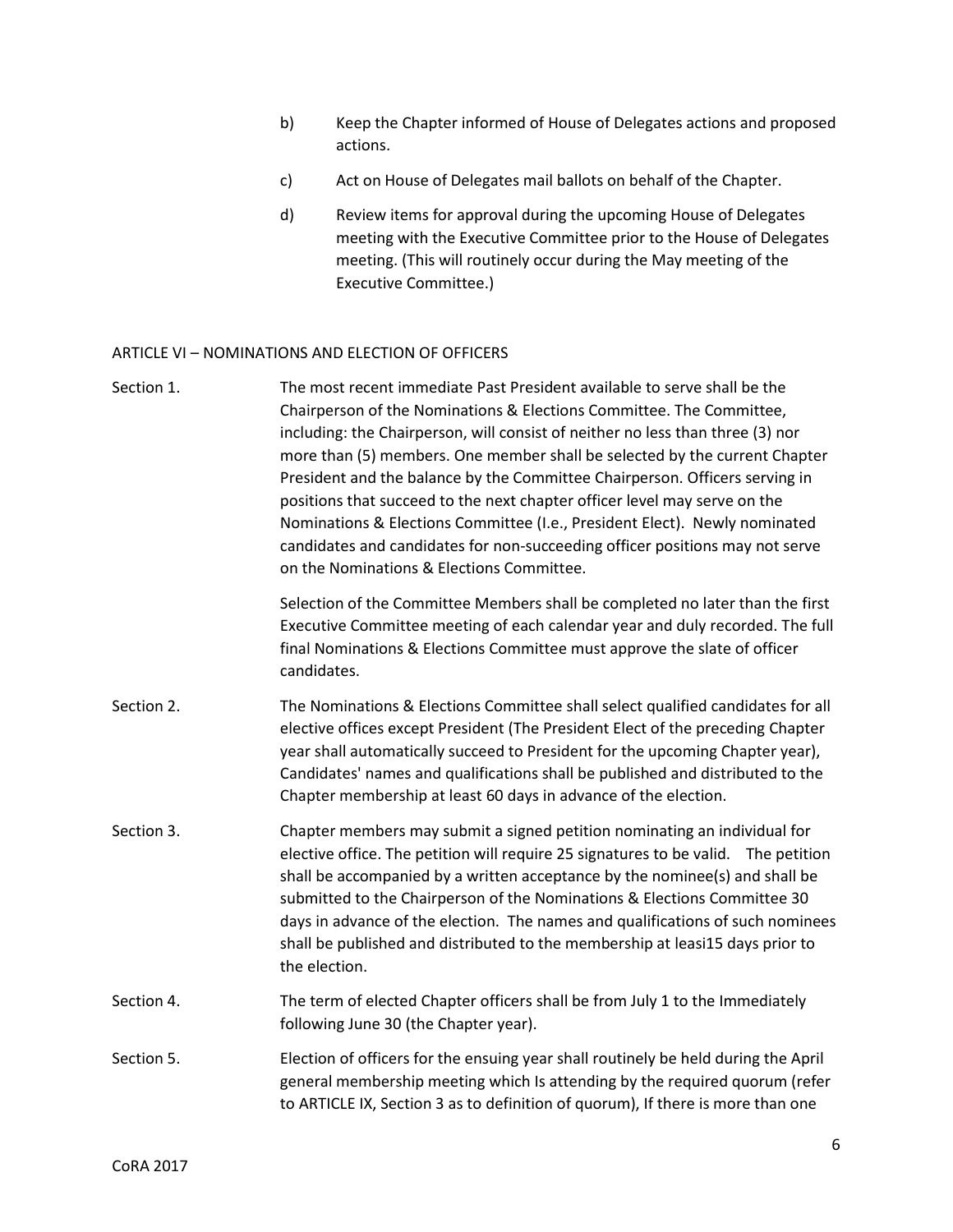candidate for any office, election shall be by secret ballot (written or electronic). If there is only one candidate for an office, election may be by voice vote.

- Section 6. **In the event a quorum is not present at the meeting a special mail or electronic** ballot will be sent to the Chapter Members and a return of at least 40 votes or 20% of the Chapter Membership Is required. The ballot process should take less than 30 days with at least 15 days as a minimal period for response from the members and shall provide for an anonymous voter response.
- Section 7. Removal of elected Chapter officers shall be by a 2/3 vote of the Elected Chapter officers at any regular or special board meeting at which a quorum of the board is present or by Chapter members at any regular or special meeting at which a quorum of the chapter is present. Upon presentation of a signed petition from 25 voting members of the Chapter, the Chapter Executive Committee shall be obligated to review the validity of the petition and investigate the circumstances. Committee Chairpersons appointed by elected officers or the Chapter Executive Committee may be removed by the officer on the Executive Committee who appointed them.
- Section 8. Vacancies in elected Chapter offices shall be filled by the succession designated in the various officer descriptions. If no succession is designated, or the designated successor declines to accept the position, the position shall be filled in the way specified below, according to the position and timing of the vacancy.

a) Should a vacancy occur in any elected office, including Secretary, Treasurer, or any others. except President or President-Elect, the President shall appoint, with the approval of the Chapter Executive Committee, an eligible member (see Article V. Section 2) to fill the unexpired term of office, giving special consideration to current committee Chairpersons and experienced Chapter leaders who have recently completed their terms of office.

- b) Should a vacancy occur early in the term. in the office of:
	- 1) President. the President-Elect shall succeed to the Presidency. If the President-Elect declines the position, a past President may serve as President for this term upon the approval of the Executive Committee. Otherwise, a special election as specified in b.2 of this section will be considered for filling the seat of President. The President-elect or a special Nominations & Elections committee appointed by the Chapter Executive Committee will be responsible for completing the special election.
	- 2) President-Elect, the President shall:
		- (a) Appoint a special Nominations & Elections Committee.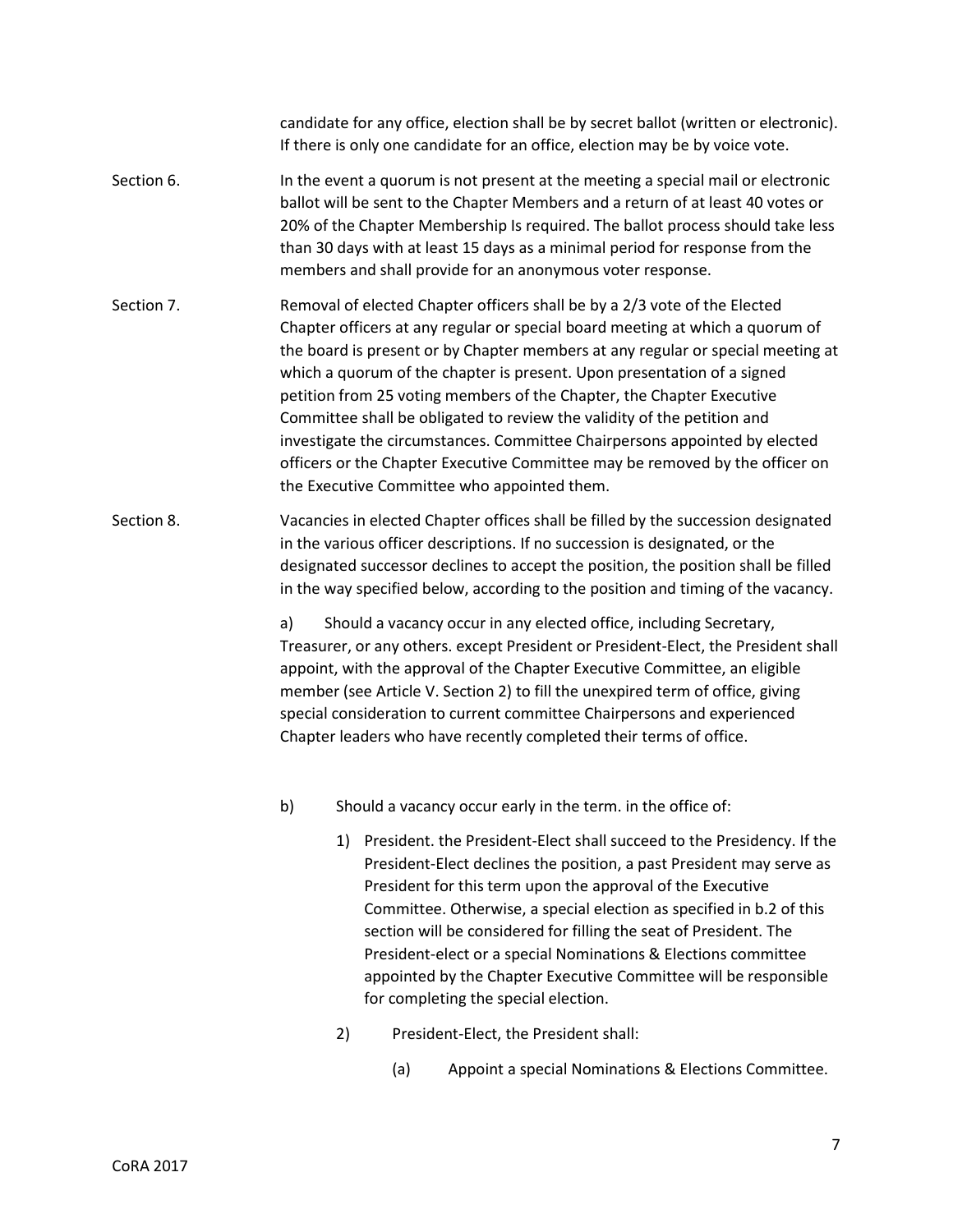|             |    |                             | nominees for office at least 15 days in advance of the Chapter<br>meeting at which the election is to be held.                                                                                                                                                                                                                |
|-------------|----|-----------------------------|-------------------------------------------------------------------------------------------------------------------------------------------------------------------------------------------------------------------------------------------------------------------------------------------------------------------------------|
|             |    |                             | $\{c\}$<br>Receive at the Chapter meeting any additional<br>nominating petitions as may be rendered, and signed by the<br>number of members specified In Article VI, Section 3.                                                                                                                                               |
|             |    |                             | (d)<br>Conduct a voice vote at the Chapter meeting if there is<br>only one nominee and a written ballot if there is more than one<br>nominee for office.                                                                                                                                                                      |
|             |    |                             | Ensure that the elected candidate assumes office<br>(e)<br>immediately upon election.                                                                                                                                                                                                                                         |
|             | c) |                             | Should a vacancy occur at mid-term or later, in the office of:                                                                                                                                                                                                                                                                |
|             |    | 1)<br>elected.              | President, the President-Elect shall serve the unexpired term of<br>the President In addition to the term for which he was originally                                                                                                                                                                                         |
|             |    | 2)                          | President-Elect, if it is no! an operational hardship for the<br>Chapter, the position may remain vacant until the next election Is<br>conducted. If it Is operationally necessary for the Chapter to have a<br>President-Elect, then the position should be filled as noted in this Article<br>and Section, paragraph b (2). |
| Section 9.  |    | <b>Executive Committee.</b> | Vacancies in appointed offices shall be filled for their unexpired term by<br>appointees of the President then in office, with the approval of the Chapter                                                                                                                                                                    |
| Section 10. |    | forth in this Article.      | Inability to serve: If after the election, but prior to taking office, an officer is<br>unable to serve for any reason, the vacancy shall be filled in the manner set                                                                                                                                                         |
|             |    |                             |                                                                                                                                                                                                                                                                                                                               |

(b) Publish notification of the election and the slated

# ARTICLE VII -SECTIONS

Section 1. Sections may be formed by Chapters to serve 10 or more dues-paying (or emeritus) Chapter members whose geographical location, within the Chapter area, constitutes an inconvenience to participate In Chapter affairs. and whose number is insufficient to permit formation of a new Chapter. The Section shall operate in accordance with Society and Chapter Bylaws.

Section 2. The group must petition the Chapter Executive Committee to form a Section of the Chapter:

a) The petition should outline: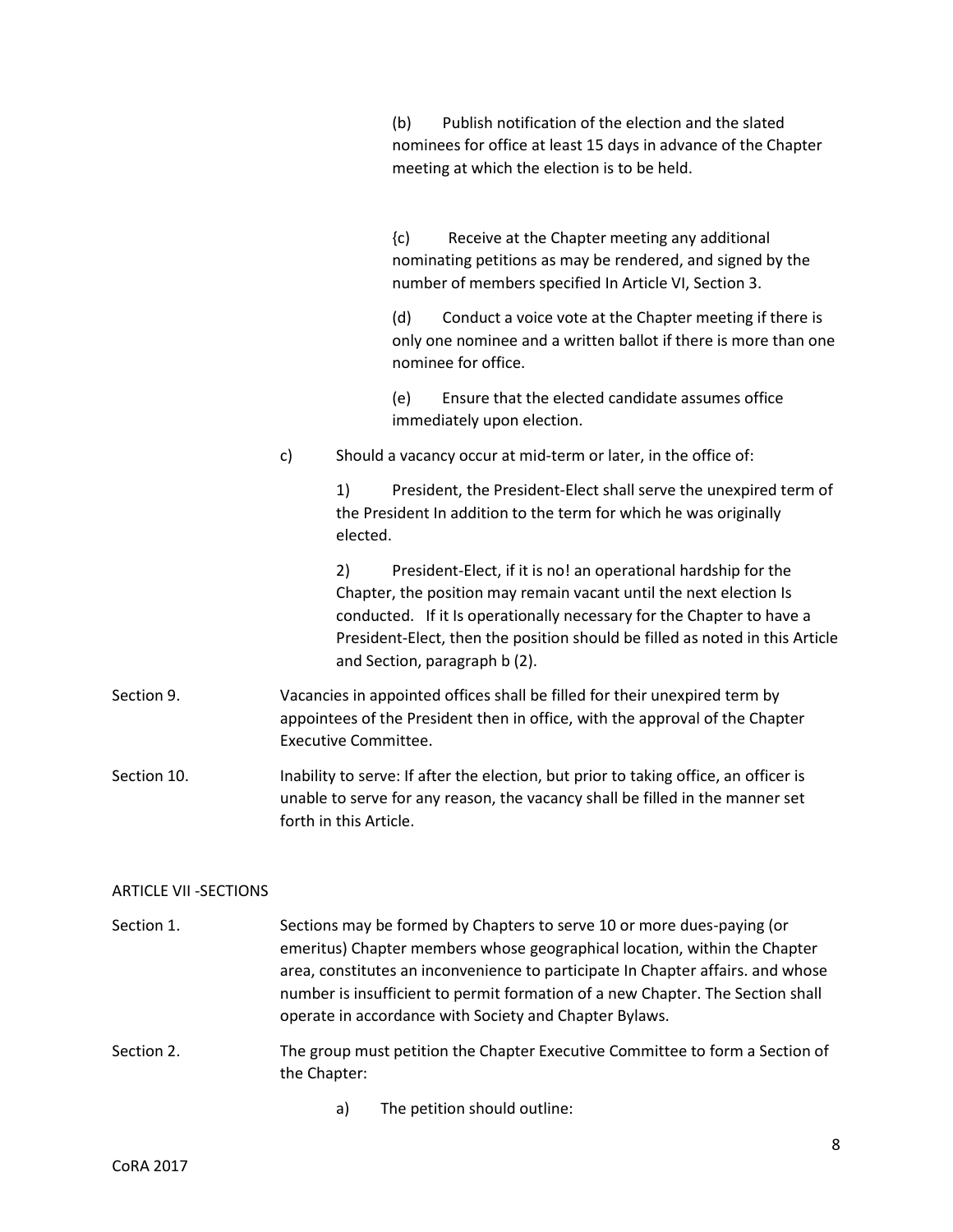1. Name of the Section.

2. Territory the Section will encompass.

3. Number of members currently in the territory.

4. Plans for meetings to be held and the nature of the program.

5. Justification for the creation of the Section.

6.Any dues arrangements between the Chapter and the Section.

7. Submit a copy of Section Bylaws (See Model Section Bylaws)

b) Sections must meet the approval of the Chapter's Executive Committee, the Area Operating Committee and the Regional Operating Committee.

Section 3. Section members shall elect a Chairperson and a Secretary/Treasurer and must abide by the Bylaws of the Chapter.

> a) The Chairperson shall be a Professional Member or Member. The Chairperson of an Authorized Section shall be invited to attend all meetings of the Chapter Executive Committee, and shall attend at least two, as a non-voting participant.

> b) By April 30 of each Chapter year, the Section Chairperson shall submit a summary report of Section activities and a financial report to the Chapter President and the Area Director or Regional Vice President.

> c) The Section Secretary/Treasurer shall keep records of meetings, sending copies to the Chapter Secretary; notify members of meetings; retain the Section Charter; maintain such financial records as are necessary and keep the Chapter Officers informed of the Section's financial status. The Chapter shall remit at least 30% of Chapter dues of Section members to the Section for its use.

> d) The Chairperson of the Section shall appoint a Nominations & Elections Committee annually to select nominees for the offices of Chairperson and Secretary/Treasurer for the year beginning July 1. Both officers' terms shall be for one year beginning July 1. Election of these officers shall be held at a Section meeting prior to July 1.

> e) If the Section ceases to function as a viable organization, the Chapter Executive Committee, after Investigation, may recommend its dissolution to the Area Operating Committee and/or Regional Operating Committee, and any funds In the Section Treasury shall be remitted to the Chapter for Chapter use.

> f) Student Members attending an educational institution may join together to form a Student Section of the Chapter within whose boundary the institution lies.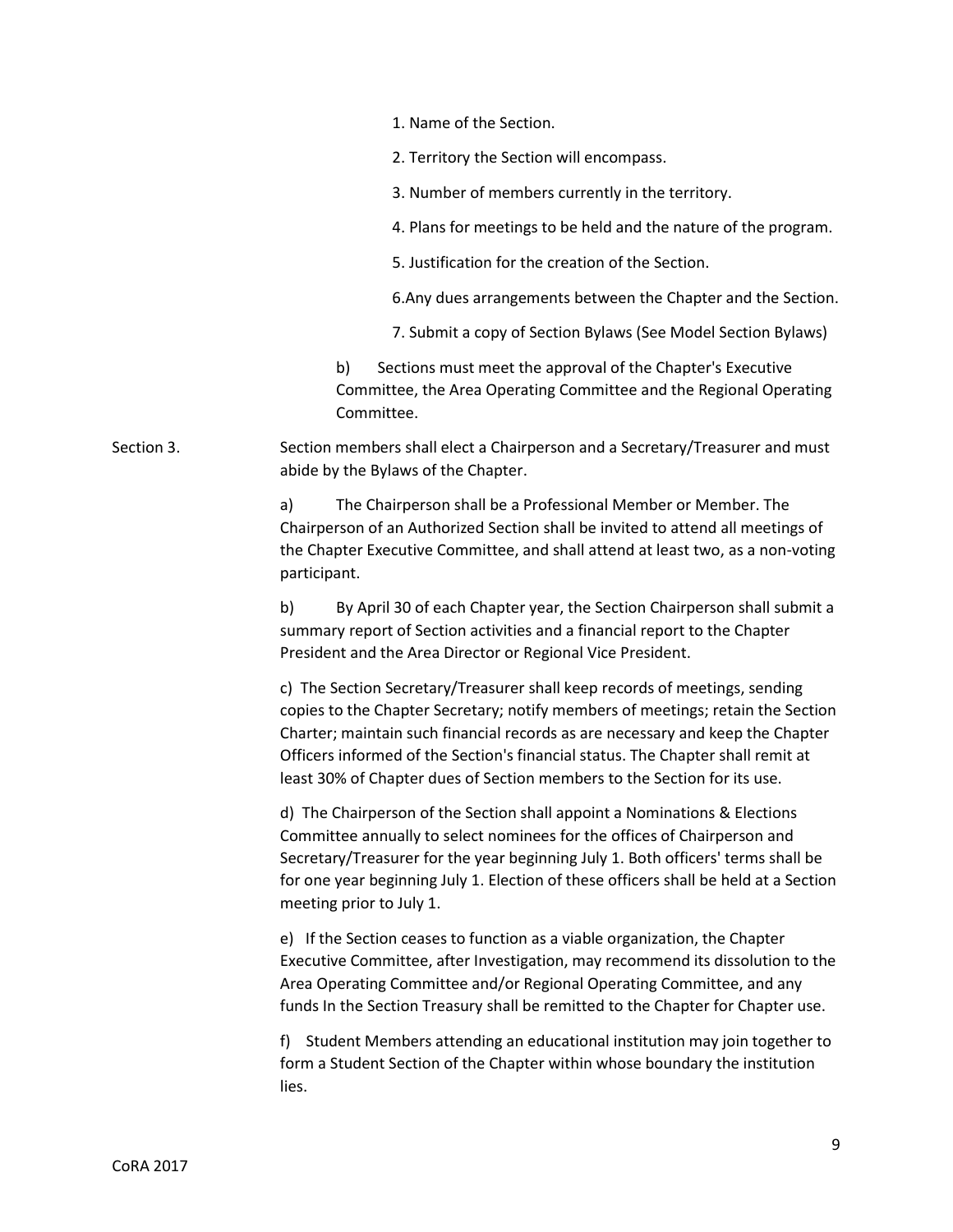# ARTICLE VIII- DUES

| Section 1. | Each member, except Students, Emeritus and Honorary Members, shall be<br>assessed annual Chapter dues as determined by Chapter members, in addition<br>to Society dues. |
|------------|-------------------------------------------------------------------------------------------------------------------------------------------------------------------------|
| Section 2. | All Society and Chapter dues shall be paid annually by the member and in<br>advance of the anniversary of the member's election date.                                   |
| Section 3. | Chapter dues shall be determined by vote of the Chapter membership at any<br>regular or special meeting where a quorum is present. All Chapter members                  |

shall be notified at least 30 days in advance regarding proposals to Increase/decrease Chapter dues.

### ARTICLE IX- MEETINGS

| Section 1. | Chapters shall meet at least six times par year and four at the meetings shall be<br>technical meetings. Technical meetings are those that define or discuss<br>methods, procedures, systems, devices and/or standards toward the reduction,<br>control or elimination of hazardous exposures to people, property or the<br>environment, and which foster the technical, scientific, and managerial<br>knowledge and skills of attendees. |
|------------|-------------------------------------------------------------------------------------------------------------------------------------------------------------------------------------------------------------------------------------------------------------------------------------------------------------------------------------------------------------------------------------------------------------------------------------------|
| Section 2. | Special meetings of members may be called by the Chapter Executive<br>Committee. The notice calling such a meeting shall state the purpose of the<br>meeting; such notice to be sent to each member at least two weeks in advance<br>of the date of the special meeting.                                                                                                                                                                  |
| Section 3. | A majority of the elected Chapter officers present at an Executive Committee<br>meeting shall constitute a quorum. Twenty-Five Chapter members and at least<br>one elected member of the Chapter Executive Committee shall constitute a<br>quorum for any regular or special Chapter meeting.                                                                                                                                             |
| Section 4. | The latest edition of Robert's Rules of Order Newly Revised shall govern the<br>transaction of business at all meetings of the Chapter unless otherwise provided<br>in these Bylaws.                                                                                                                                                                                                                                                      |
| Section 5. | Executive Committee meetings shall be conducted at least six times per year<br>and the Chapter President will preside over the meeting. These meetings are<br>necessary for managing the chapter Including finance reports, strategic plans,<br>governmental affairs, membership growth and other business Items needed to<br>manage the Chapter successfully.                                                                            |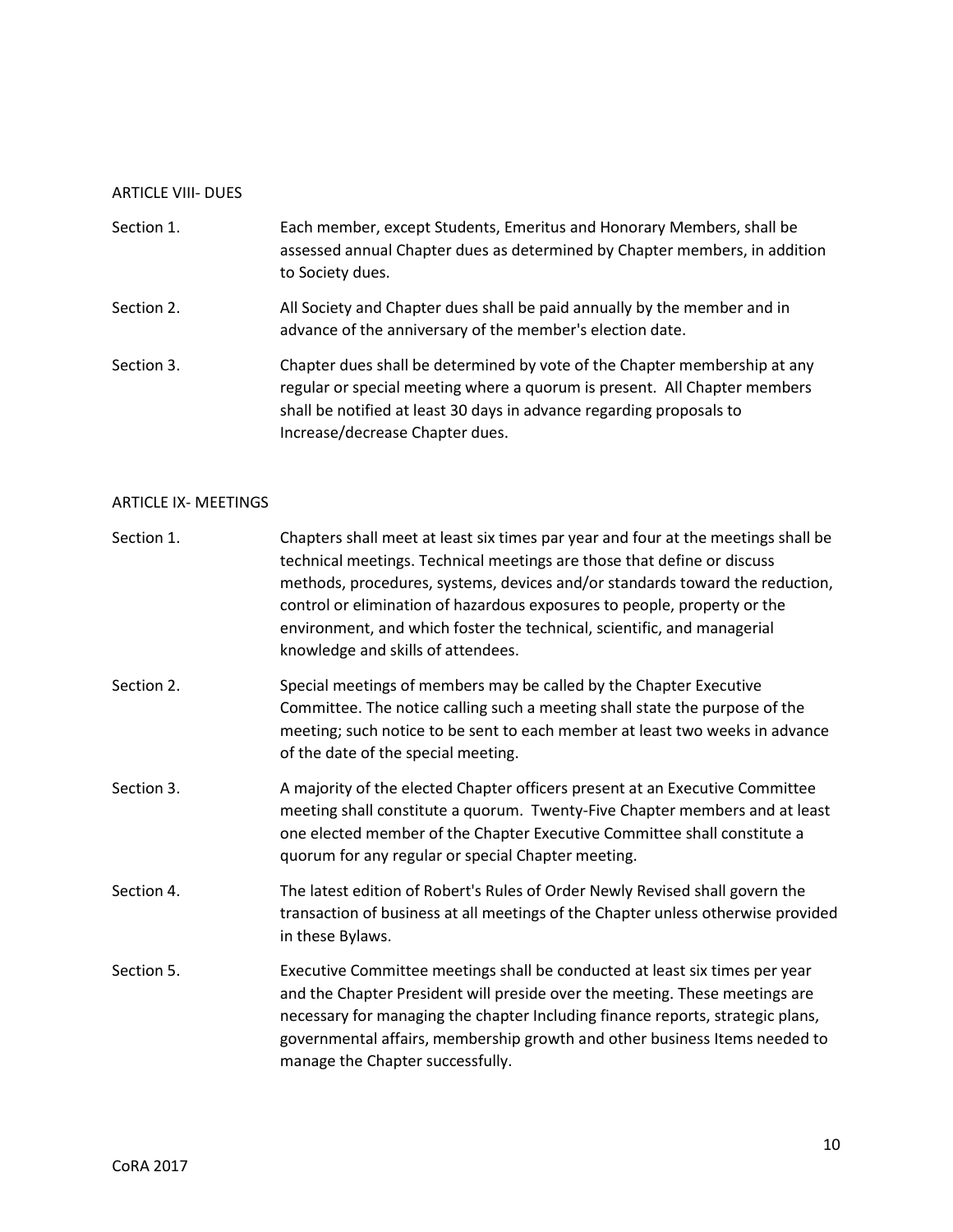# ARTICLE X- MISCELLANEOUS

| Section 1. | The Chapter may be dissolved by Chapter members in the following manner:                                                                                                                                                                                                                                                                                                                                                                   |  |  |  |
|------------|--------------------------------------------------------------------------------------------------------------------------------------------------------------------------------------------------------------------------------------------------------------------------------------------------------------------------------------------------------------------------------------------------------------------------------------------|--|--|--|
|            | A resolution to dissolve the Chapter shall be acted upon at a meeting of<br>a)<br>the Chapter Executive Committee. The resolution shall set forth the reasons for<br>dissolution.                                                                                                                                                                                                                                                          |  |  |  |
|            | b)<br>Within 30 days following the Chapter Executive Committee action, a mail<br>ballot shall be sent to all Chapter members setting forth the reasons for the<br>dissolution. Thirty (30} days after the ballots are mailed; they shall be counted<br>by the Chapter Executive Committee. A two-thirds (2/3) vote Is required for<br>approval of the action.                                                                              |  |  |  |
|            | Upon the adoption of the resolution to dissolve, the officers shall carry<br>C)<br>out the dissolution of the Chapter in conformance with applicable laws and<br>Society Bylaws.                                                                                                                                                                                                                                                           |  |  |  |
| Section 2. | If a Chapter Executive Committee no longer exists or conditions preempt the<br>implementation of the preceding Section, a Chapter member may make a<br>recommendation for dissolving a Chapter to the Regional Vice President and<br>Area Director for their review. Upon the approval of the Area Operating<br>Committee and the Regional Operating Committee, the recommendation will be<br>forwarded to the Society Board of Directors. |  |  |  |
| Section 3. | The Society Board of Directors may dissolve the Chapter after failure of the<br>Chapter to conform to minimum Society requirements for activities or upon<br>performance of actions contrary or detrimental to the Society and after a<br>reasonable probation period. Upon notice, the Chapter officers shall carry out<br>the dissolution of the Chapter.                                                                                |  |  |  |
| Section 4. | The official Society symbol may be used by the Chapter on correspondence,<br>publications and other official documents, in accordance with the provisions for<br>use and reproduction in the Society Bylaws.                                                                                                                                                                                                                               |  |  |  |
| Section 5. | Any fun-raising projects or activities shall be limited to those activities that are<br>consistent with the purpose of the Society and the Chapter.                                                                                                                                                                                                                                                                                        |  |  |  |
| Section 6. | Chapter officers shall assure retention of needed Chapter and membership<br>records by adhering to the following record retention periods.  Officers having<br>charge of these records are authorized to dispose of the records at the end of<br>the required retention period.                                                                                                                                                            |  |  |  |
|            | Minutes of meetings - permanently, (recommended by Society<br>a)<br>auditors).                                                                                                                                                                                                                                                                                                                                                             |  |  |  |